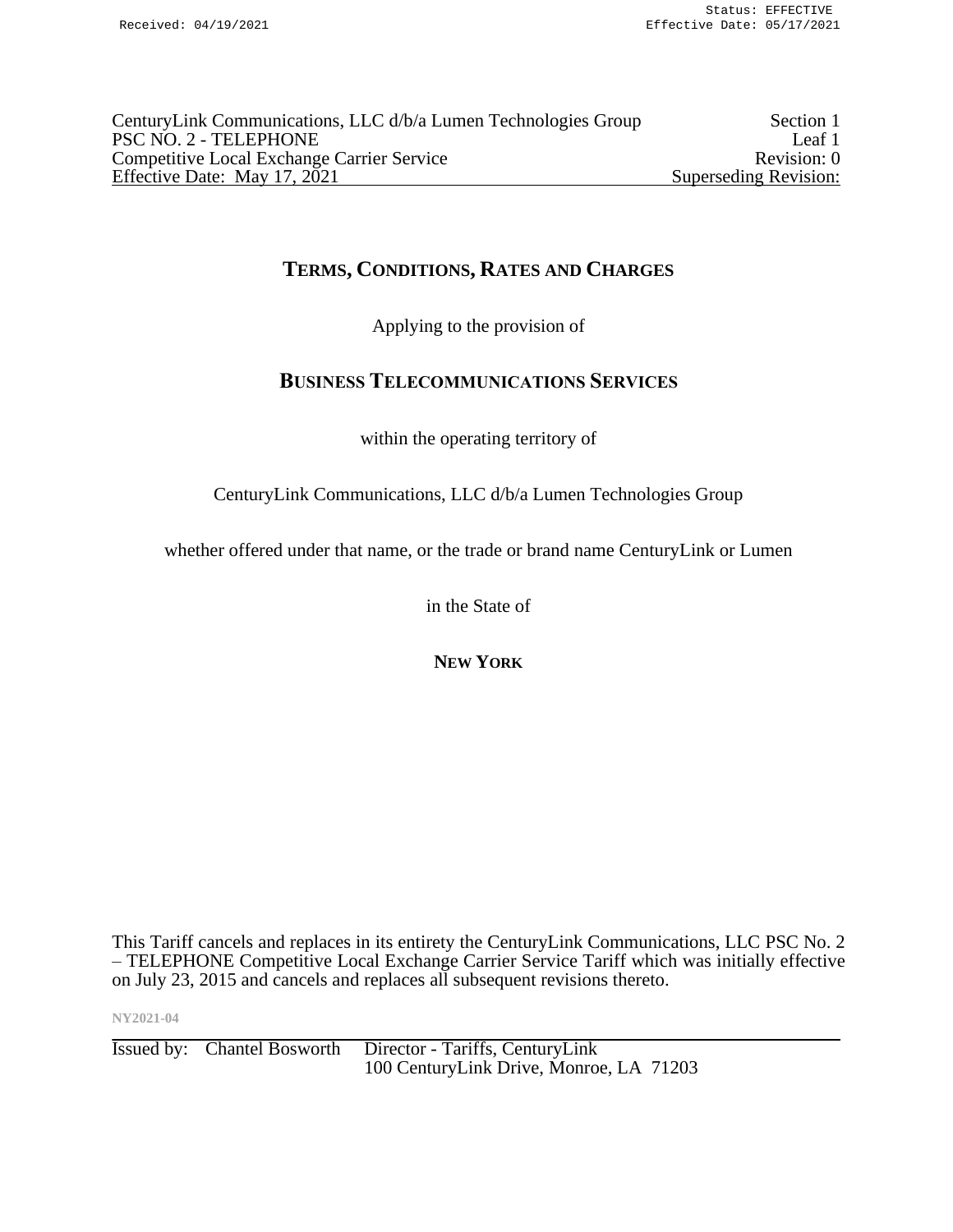| CenturyLink Communications, LLC d/b/a Lumen Technologies Group | Section 1             |
|----------------------------------------------------------------|-----------------------|
| PSC NO. 2 - TELEPHONE                                          | Leaf $1.1$            |
| <b>Competitive Local Exchange Carrier Service</b>              | Revision: 0           |
| Effective Date: May 17, 2021                                   | Superseding Revision: |

### Contacting the Public Service Commission

In the case of a dispute between the Customer and the Company which cannot be resolved with mutual satisfaction, the Customer may file a complaint by contacting the New York State Department of Public Service by phone, online or by mail.

1. By Phone:

Helpline (for complaints/inquiries): 1-800-342-3377 for Continental United States or, 1-800-662-1220 for Hearing/Speech Impaired: TDD or, 518-472-8502 for fax

2. Online:

<http://www.dps.ny.gov/complaints.html> or,

3. By Mail:

NYS Department of Public Service Office of Consumer Services 3 Empire State Plaza Albany, NY 12223-1350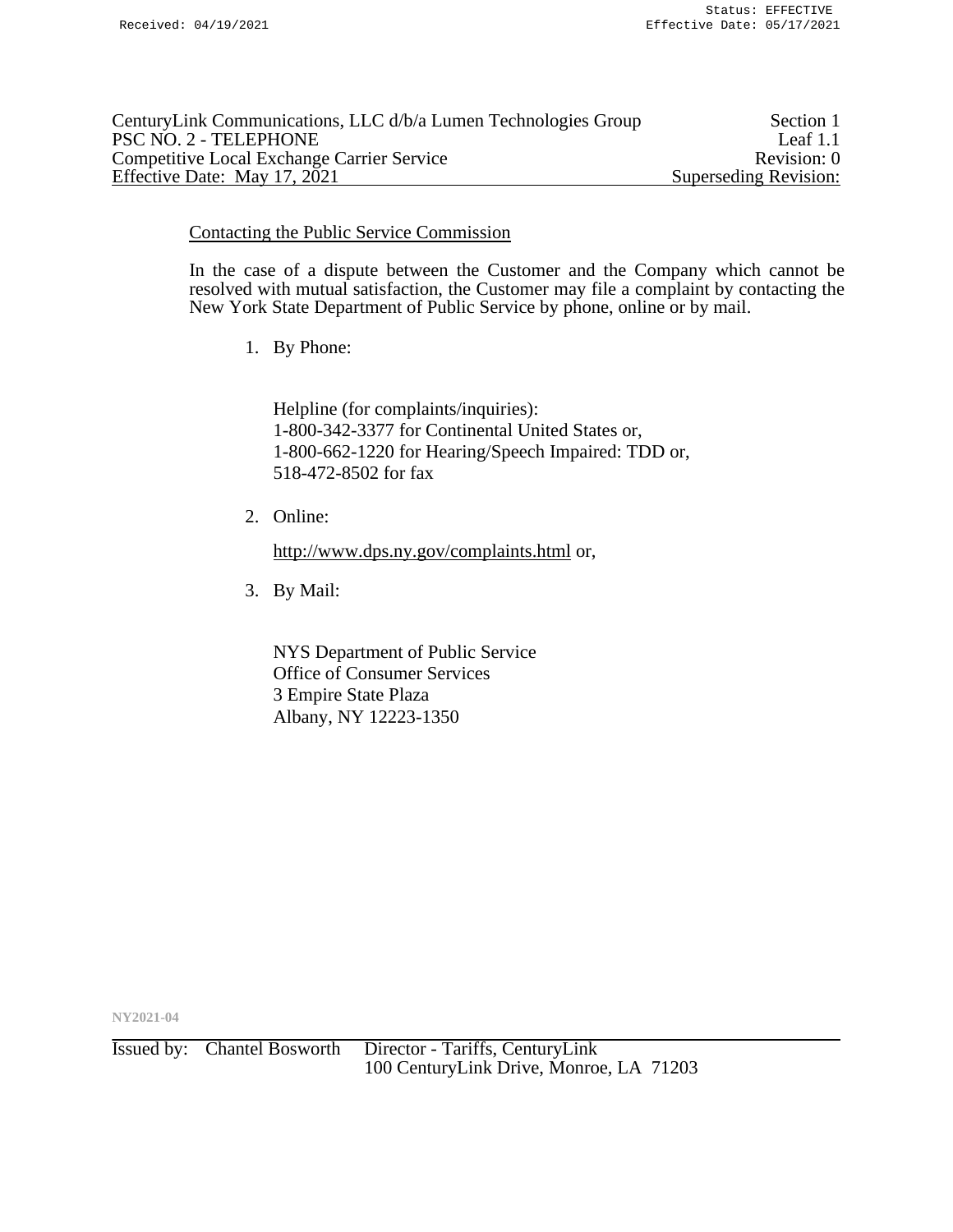| CenturyLink Communications, LLC d/b/a Lumen Technologies Group | Section 1             |
|----------------------------------------------------------------|-----------------------|
| PSC NO. 2 - TELEPHONE                                          | Leaf <sub>2</sub>     |
| <b>Competitive Local Exchange Carrier Service</b>              | Revision: 0           |
| Effective Date: May 17, 2021                                   | Superseding Revision: |

#### **1.1 APPLICATION OF TARIFF**

This Tariff contains the regulations and rates applicable to intrastate interexchange telecommunications services furnished by CenturyLink Communications, LLC d/b/a Lumen Technologies Group, hereinafter referred to as the Company, between and among points within the State of New York. The regulated services offered herein by CenturyLink Communications, LLC d/b/a Lumen Technologies Group, whether under that name, or the trade or brand name CenturyLink, are subject to the terms and conditions of this Tariff.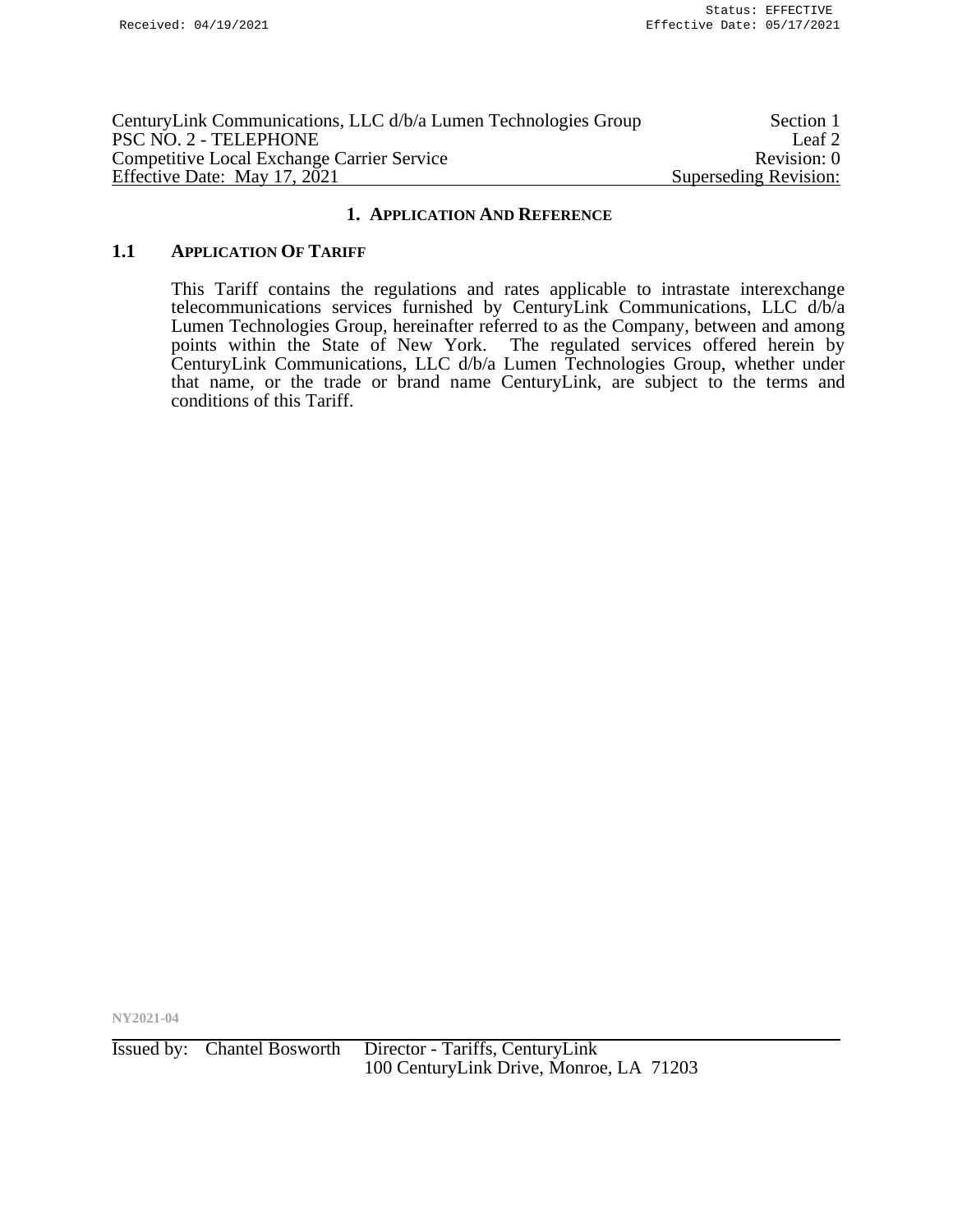| CenturyLink Communications, LLC d/b/a Lumen Technologies Group | Section 1             |
|----------------------------------------------------------------|-----------------------|
| PSC NO. 2 - TELEPHONE                                          | Leaf 3                |
| <b>Competitive Local Exchange Carrier Service</b>              | Revision: 0           |
| Effective Date: May 17, 2021                                   | Superseding Revision: |

# **1.2 TABLE OF CONTENTS**

#### **LEAF**

# **SECTION 1. APPLICATION AND REFERENCE**

| 1.1   |                                           | $\overline{2}$ |
|-------|-------------------------------------------|----------------|
| 1.2   |                                           | 3              |
| 1.3   |                                           | 6              |
| 1.4   |                                           | 6              |
| 1.4.1 |                                           | 6              |
| 1.4.2 |                                           | 6              |
| 1.4.3 |                                           | $\overline{7}$ |
| 1.5   |                                           | 8              |
| 1.6   |                                           | 9              |
| 1.7   | TRADEMARKS, SERVICE MARKS AND TRADE NAMES | 10             |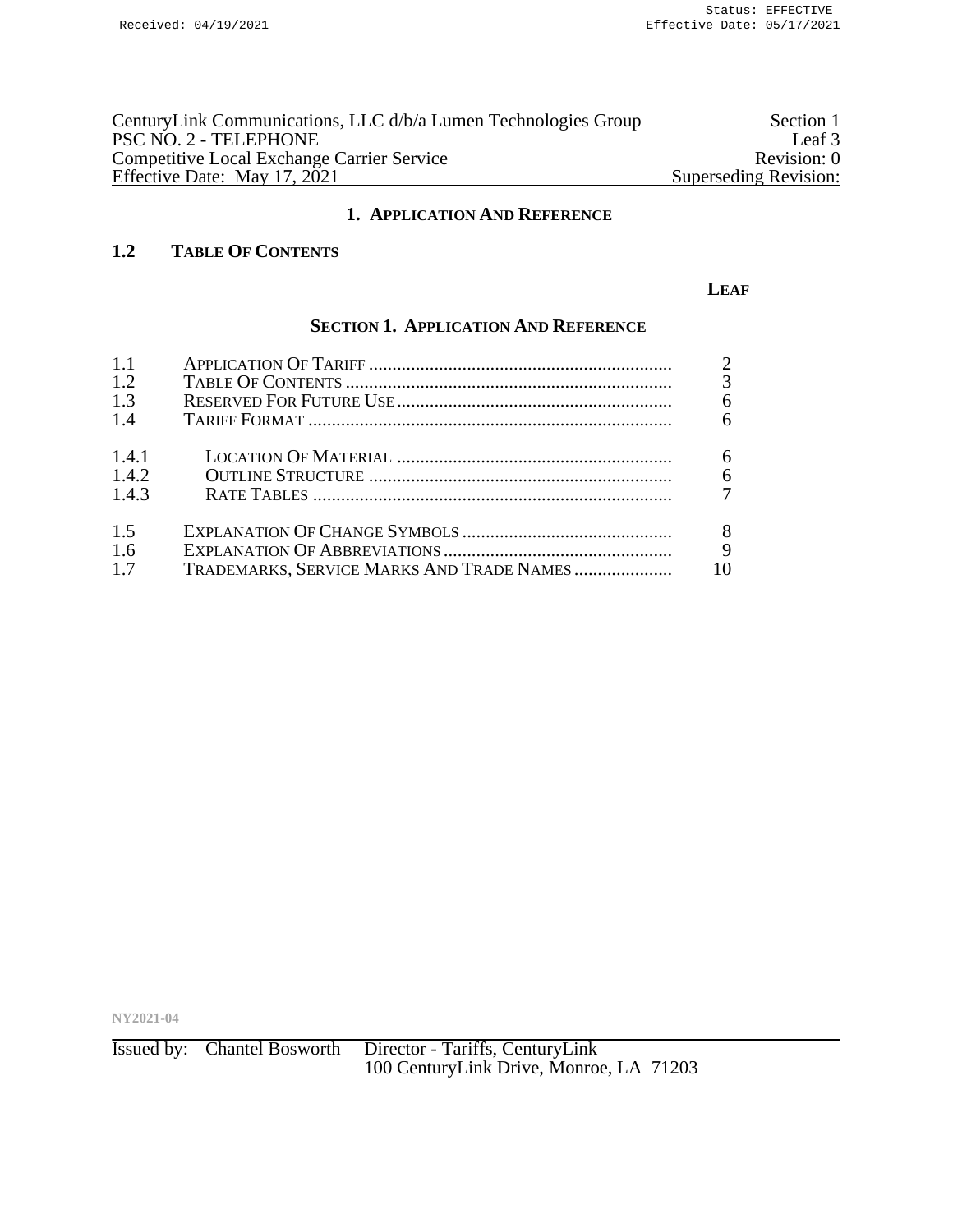| CenturyLink Communications, LLC d/b/a Lumen Technologies Group | Section 1             |
|----------------------------------------------------------------|-----------------------|
| PSC NO. 2 - TELEPHONE                                          | Leaf <sup>4</sup>     |
| <b>Competitive Local Exchange Carrier Service</b>              | Revision: 0           |
| Effective Date: May 17, 2021                                   | Superseding Revision: |

# **1.2 TABLE OF CONTENTS (Cont'd)**

#### **LEAF**

## **SECTION 2. GENERAL REGULATIONS - CONDITIONS OF OFFERING**

| 2.1<br>2.2 |                                          | 1<br>5 |
|------------|------------------------------------------|--------|
|            |                                          |        |
| 2.2.1      |                                          | 5      |
| 2.2.2      |                                          | 5      |
| 2.2.3      |                                          | 6      |
| 2.2.4      |                                          | 8      |
| 2.3        |                                          | 9      |
| 2.3.1      |                                          | 9      |
| 2.3.2      |                                          | 10     |
| 2.3.3      |                                          | 10     |
| 2.3.4      |                                          | 10     |
| 2.3.5      |                                          | 11     |
| 2.3.6      |                                          | 13     |
| 2.3.7      | TERMINATION OF SERVICE-COMPANY INITIATED | 16     |
| 2.3.8      |                                          | 18     |
| 2.4        |                                          | 18.1   |
| 2.4.1      |                                          | 18.1   |
| 2.4.2      |                                          | 19     |
| 2.4.3      | CUSTOMER DEPOSITS AND ADVANCE PAYMENTS   | 22     |
| 2.4.4      |                                          | 22     |
| 2.4.5      |                                          | 22     |
|            |                                          |        |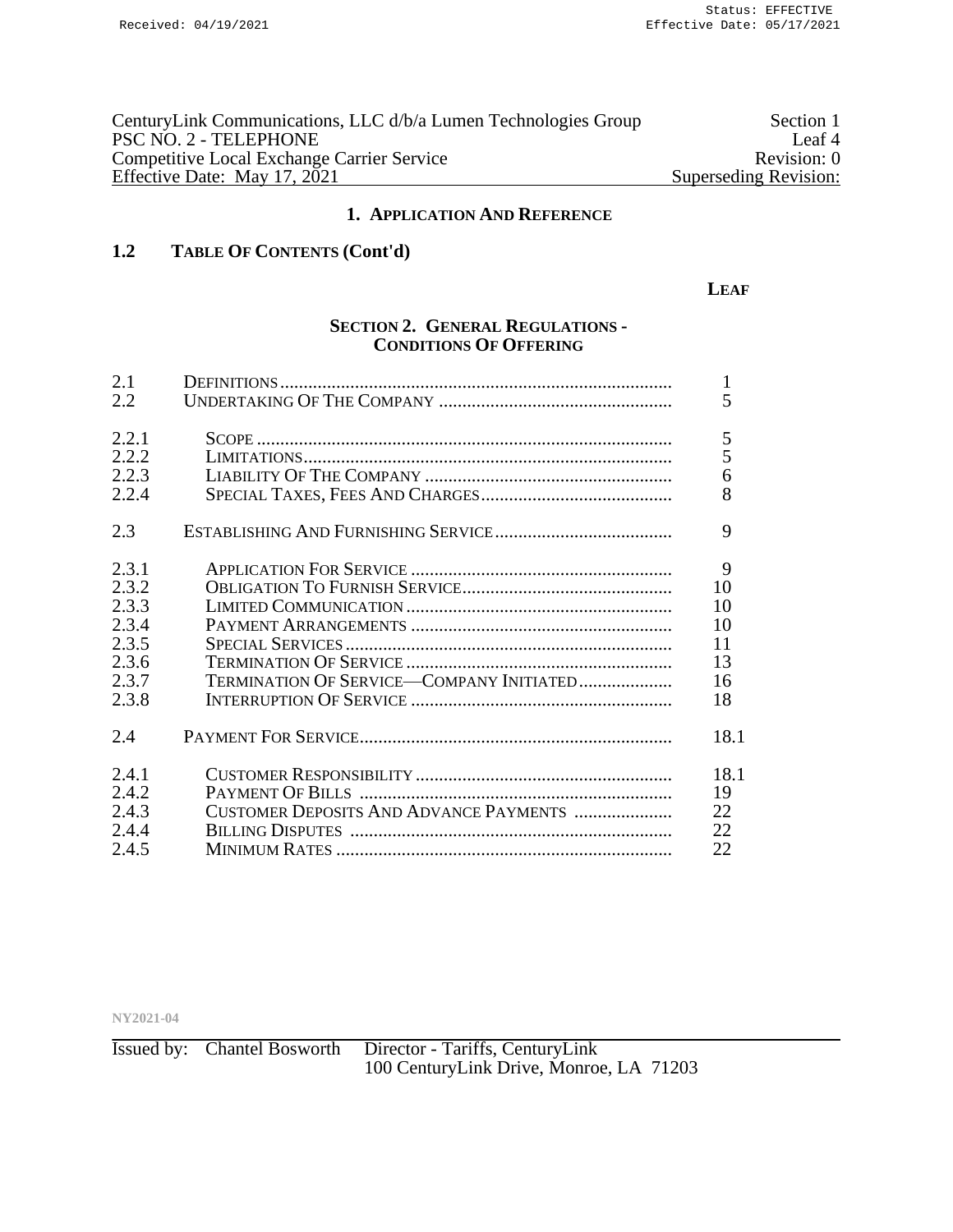| CenturyLink Communications, LLC d/b/a Lumen Technologies Group | Section 1             |
|----------------------------------------------------------------|-----------------------|
| PSC NO. 2 - TELEPHONE                                          | Leaf 5                |
| <b>Competitive Local Exchange Carrier Service</b>              | Revision: 0           |
| Effective Date: May 17, 2021                                   | Superseding Revision: |

# **1.2 TABLE OF CONTENTS (Cont'd)**

#### **LEAF**

## **SECTION 3. SERVICE CHARGES**

| 3.1   |                |
|-------|----------------|
|       |                |
| 3.1.2 | $\overline{4}$ |

#### **SECTION 4. CONTRACTUAL SERVICE AGREEMENTS**

| 4.1 |  |
|-----|--|
| 4.2 |  |
| 4.3 |  |

#### **SECTION 5. DEDICATED SERVICES**

| 5.1   |    |
|-------|----|
| 5.1.2 |    |
|       |    |
|       | -6 |

## **SECTION 6. EMERGENCY SERVICES**

| 6.1 |                                                   |   |
|-----|---------------------------------------------------|---|
| 6.2 | TELECOMMUNICATIONS SERVICE PRIORITY (TSP) SERVICE |   |
| 6.3 | CRITICAL FACILITIES ADMINISTRATION SERVICE (CFAS) | 6 |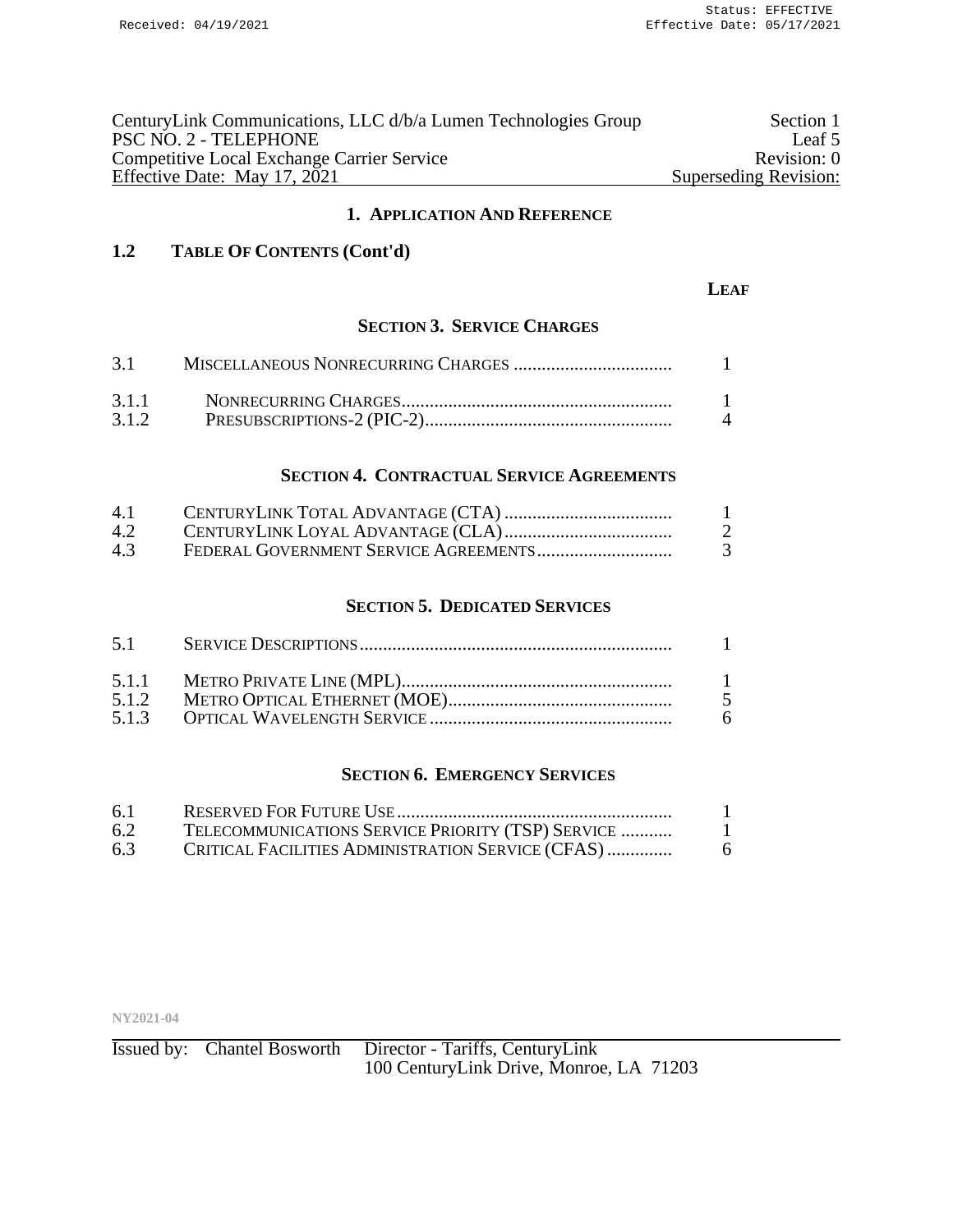| CenturyLink Communications, LLC d/b/a Lumen Technologies Group | Section 1             |
|----------------------------------------------------------------|-----------------------|
| PSC NO. 2 - TELEPHONE                                          | Leaf 6                |
| <b>Competitive Local Exchange Carrier Service</b>              | Revision: 0           |
| Effective Date: May 17, 2021                                   | Superseding Revision: |
|                                                                |                       |

## **1.3 RESERVED FOR FUTURE USE**

### **1.4 TARIFF FORMAT**

## **1.4.1 LOCATION OF MATERIAL**

Section 1 provides the following for all of the sections in this Tariff.

- Subject Index an alphabetical listing to find the desired section.
- Table of Contents a numerical listing to find the desired section and leaf.

## **1.4.2 OUTLINE STRUCTURE**

The Tariff uses nine levels of indentations known as Tariff Information Management (TIM) Codes, as outlined below:

| <b>APPLICATION</b>      | <b>EXAMPLE</b>                    |
|-------------------------|-----------------------------------|
| <b>Section Heading</b>  | 1. APPLICATION AND REFERENCE      |
| Sub Heading             | <b>1.4 TARIFF FORMAT</b>          |
| Sub Heading             | <b>1.4.1 LOCATION OF MATERIAL</b> |
| Sub Heading/Tariff Text | Text<br>A.                        |
| Sub Heading/Tariff Text | Text<br>1.                        |
| Sub Heading/Tariff Text | Text<br>a.                        |
| Sub Heading/Tariff Text | Text<br>(1)                       |
|                         | Text<br>$\left( a\right)$         |
| Footnotes               | Text                              |
|                         | Sub Heading/Tariff Text           |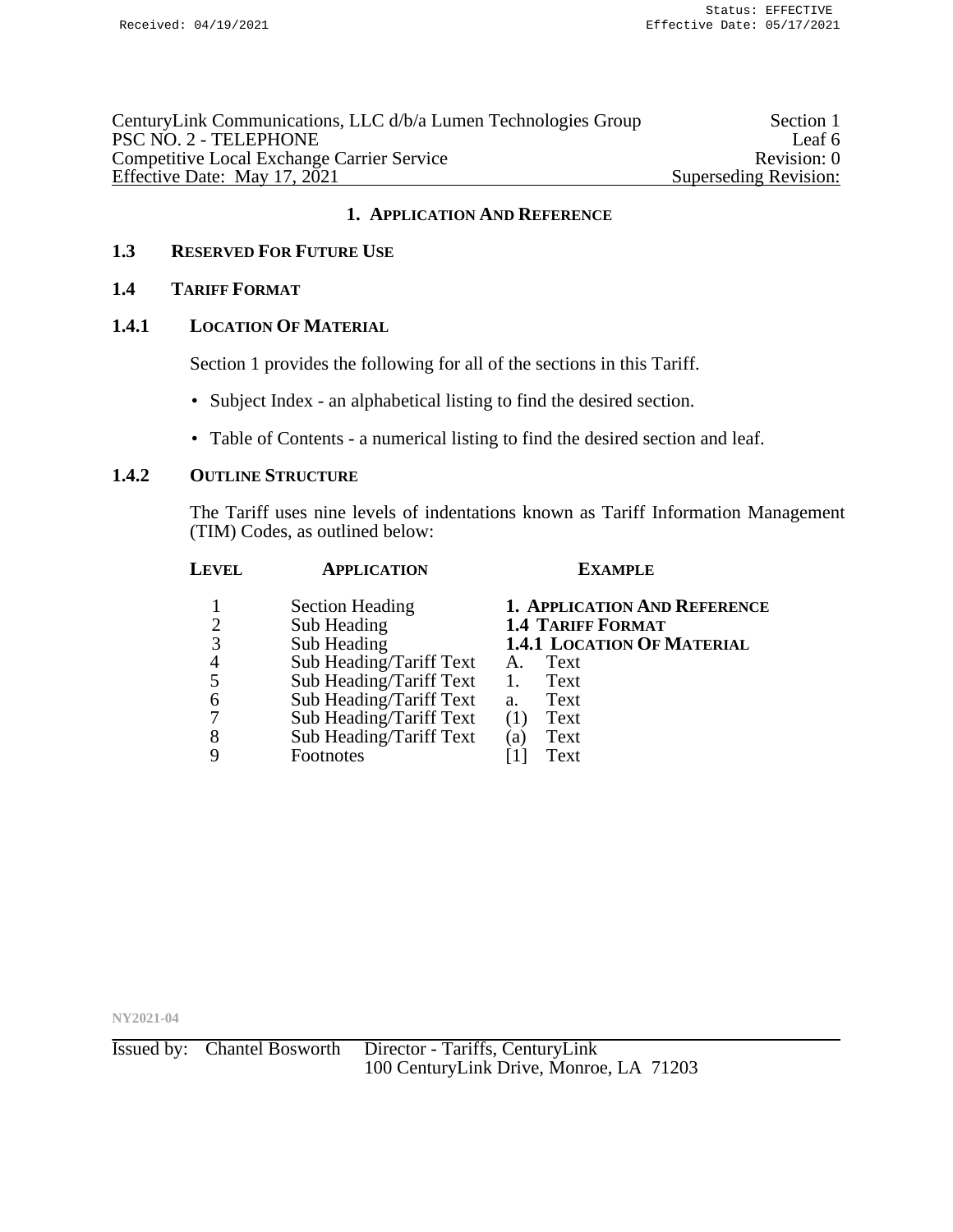| CenturyLink Communications, LLC d/b/a Lumen Technologies Group | Section 1             |
|----------------------------------------------------------------|-----------------------|
| PSC NO. 2 - TELEPHONE                                          | Leaf 7                |
| <b>Competitive Local Exchange Carrier Service</b>              | Revision: 0           |
| Effective Date: May 17, 2021                                   | Superseding Revision: |
|                                                                |                       |

# **1.4 TARIFF FORMAT (Cont'd)**

#### **1.4.3 RATE TABLES**

Within rate tables, four types of entries are allowed:

• Rate Amount

The rate amount indicates the dollar value associated with the service.

• A dash  $"$ -"

The dash indicates that there is no rate for the service or that a rate amount is not applicable under the specific column header.

• A footnote designator "[1]"

The footnote designator indicates that further information is contained in a footnote.

• ICB

The acronym "ICB" indicates that the product/service is rated on an individual case basis.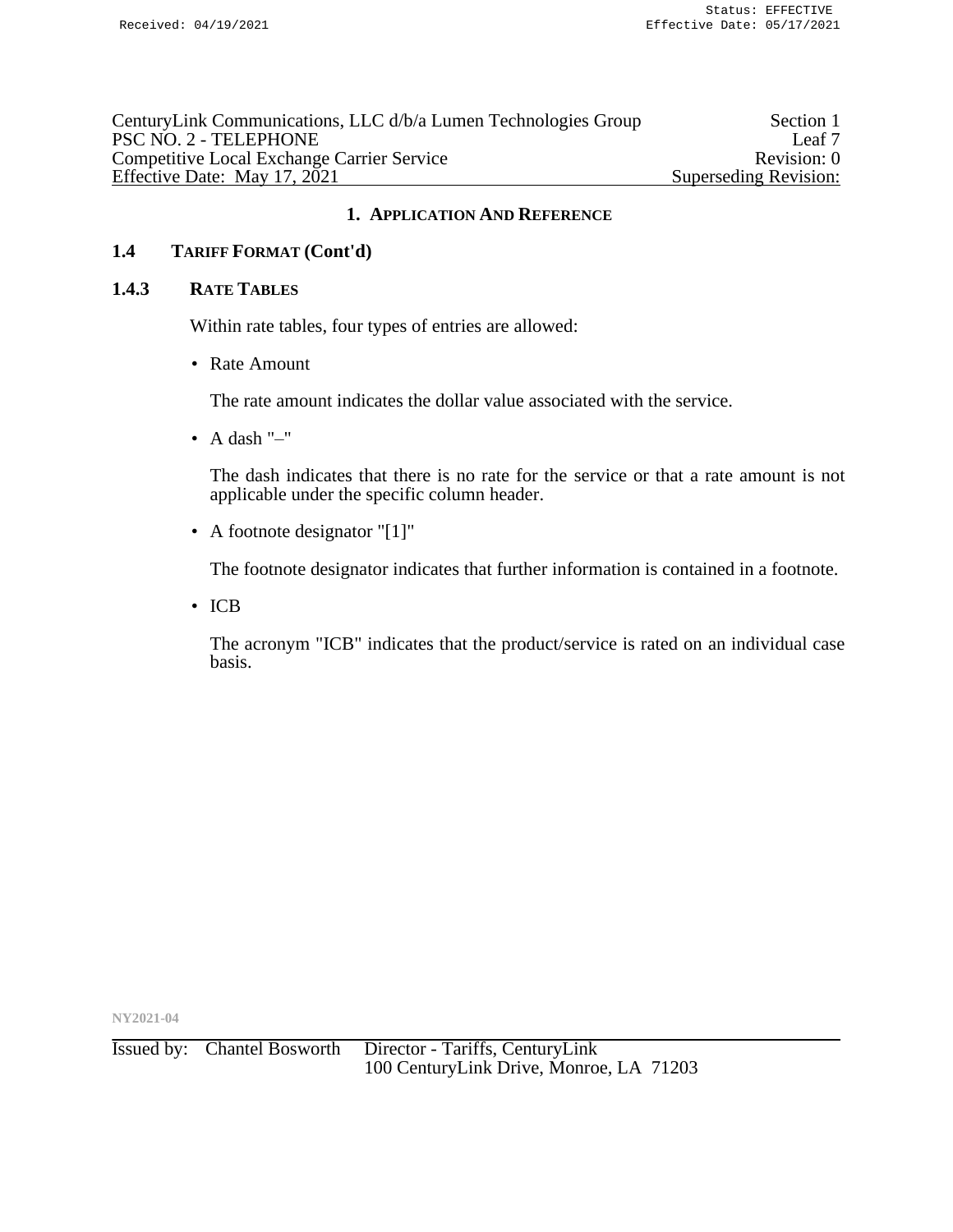| CenturyLink Communications, LLC d/b/a Lumen Technologies Group | Section 1             |
|----------------------------------------------------------------|-----------------------|
| PSC NO. 2 - TELEPHONE                                          | Leaf 8                |
| <b>Competitive Local Exchange Carrier Service</b>              | Revision: 0           |
| Effective Date: May 17, 2021                                   | Superseding Revision: |

# **1.5 EXPLANATION OF CHANGE SYMBOLS**

| <b>SYMBOL</b> | <b>EXPLANATION</b>                                                                                                               |
|---------------|----------------------------------------------------------------------------------------------------------------------------------|
| (C)           | To signify changed term or condition                                                                                             |
| (D)           | To signify discontinued material                                                                                                 |
| (I)           | To signify rate increase                                                                                                         |
| (M)           | To signify material moved from or to another part of the Tariff with no<br>change, unless there is another change symbol present |
| (N)           | To signify new material                                                                                                          |
| (R)           | To signify rate reduction                                                                                                        |
| (T)           | To signify a change in text but no change in rate, term or condition                                                             |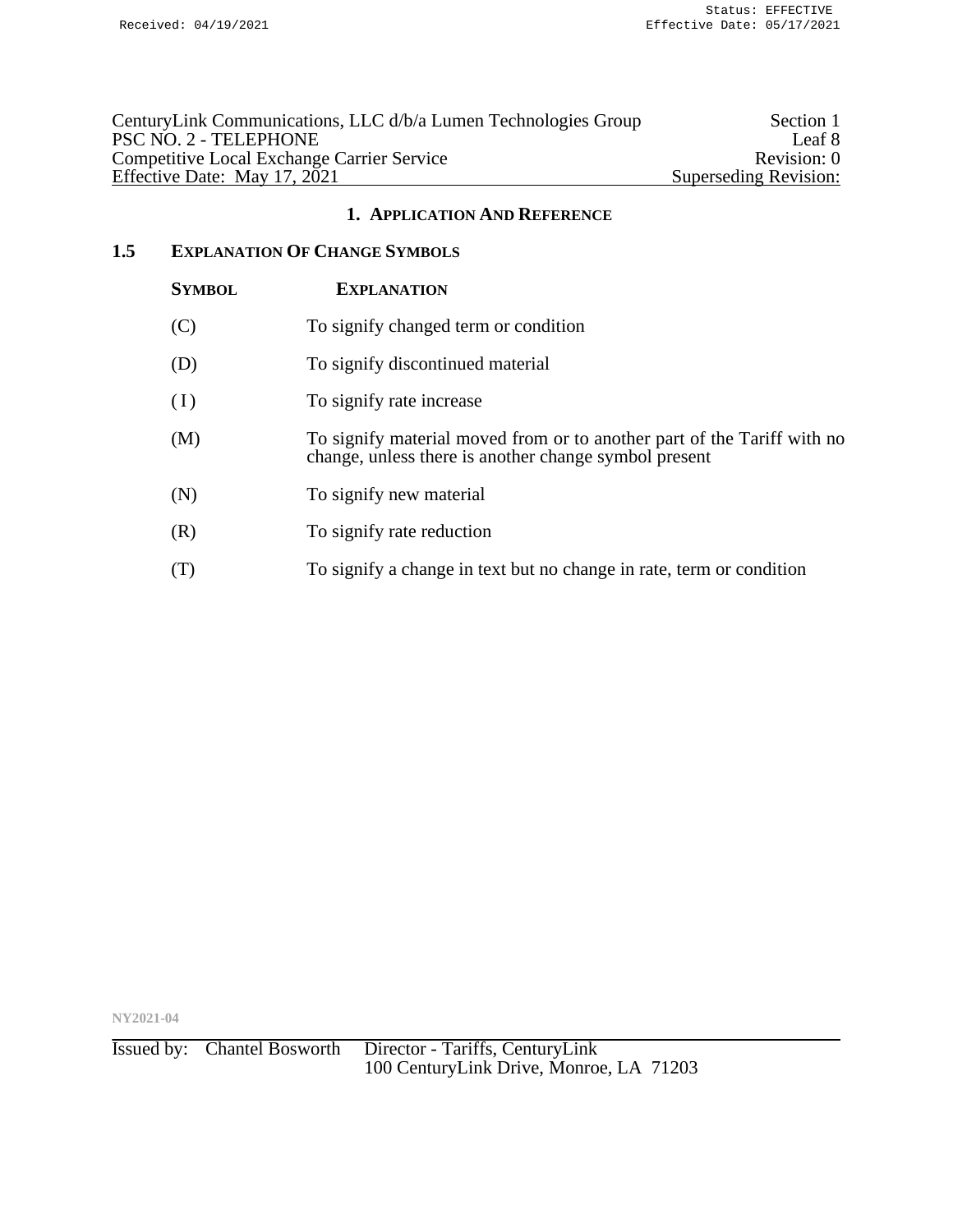| CenturyLink Communications, LLC d/b/a Lumen Technologies Group | Section 1             |
|----------------------------------------------------------------|-----------------------|
| PSC NO. 2 - TELEPHONE                                          | Leaf 9                |
| <b>Competitive Local Exchange Carrier Service</b>              | Revision: 0           |
| Effective Date: May 17, 2021                                   | Superseding Revision: |

# **1.6 EXPLANATION OF ABBREVIATIONS**

| <b>CFAS</b>        |                              | <b>Critical Facilities Administration Service</b> |
|--------------------|------------------------------|---------------------------------------------------|
| <b>CLC</b>         | -                            | CenturyLink Communications, LLC                   |
| CO <sub>2</sub>    | $\overline{\phantom{0}}$     | <b>Central Office</b>                             |
| Cont'd             | $\overline{\phantom{a}}$     | Continued                                         |
| <b>CPE</b>         |                              | Customer Premises/Provided Equipment              |
| DS1                | $\overline{\phantom{0}}$     | Digital Signal 1                                  |
| DS3                | $\overline{a}$               | Digital Signal 3                                  |
| <b>DWDM</b>        | $\qquad \qquad -$            | Dense Wave Division Multiplexing                  |
| GbE                | $\qquad \qquad \blacksquare$ | Gigabit Ethernet                                  |
| Gbps               |                              | Gigabits per second                               |
| <b>ICB</b>         | $\overline{\phantom{0}}$     | <b>Individual Case Basis</b>                      |
| LAN PHY            | $\qquad \qquad -$            | Local Area Network Physical Layer                 |
| <b>LATA</b>        | $\overline{\phantom{0}}$     | <b>Local Access and Transport Area</b>            |
| <b>Mbps</b>        | $\overline{\phantom{0}}$     | <b>Megabits Per Second</b>                        |
| <b>MPL</b>         |                              | Metro Private Line (MPL)                          |
| <b>MRC</b>         | $\overline{\phantom{0}}$     | <b>Monthly Recurring Charge</b>                   |
| <b>NRC</b>         | $\qquad \qquad -$            | Nonrecurring Charge                               |
| <b>NSEP</b>        | $\overline{\phantom{0}}$     | <b>National Security Emergency Preparedness</b>   |
| OC <sub>3</sub>    | $\qquad \qquad \blacksquare$ | <b>Optical Carrier 3</b>                          |
| OC <sub>12</sub>   |                              | <b>Optical Carrier 12</b>                         |
| OC <sub>48</sub>   | $\overline{\phantom{0}}$     | <b>Optical Carrier 48</b>                         |
| OC3C               | $\overline{a}$               | <b>Concatenated Optical Carrier 3</b>             |
| OC <sub>12</sub> C | $\qquad \qquad -$            | <b>Concatenated Optical Carrier 12</b>            |
| OC48C              | $\overline{\phantom{a}}$     | <b>Concatenated Optical Carrier 48</b>            |
| <b>POP</b>         |                              | Point of Presence                                 |
| POT                | $\overline{\phantom{0}}$     | Point of Termination                              |
| PIC                | $\overline{\phantom{0}}$     | Primary Interexchange Carrier                     |
| SONET              | $\qquad \qquad \blacksquare$ | <b>Synchronous Optical Network</b>                |
| <b>SDH</b>         | $\qquad \qquad \blacksquare$ | <b>Synchronous Digital Hierarchy</b>              |
| <b>TSP</b>         |                              | <b>Telecommunications Service Priority</b>        |
| V & H              |                              | Vertical and Horizontal                           |
|                    |                              |                                                   |